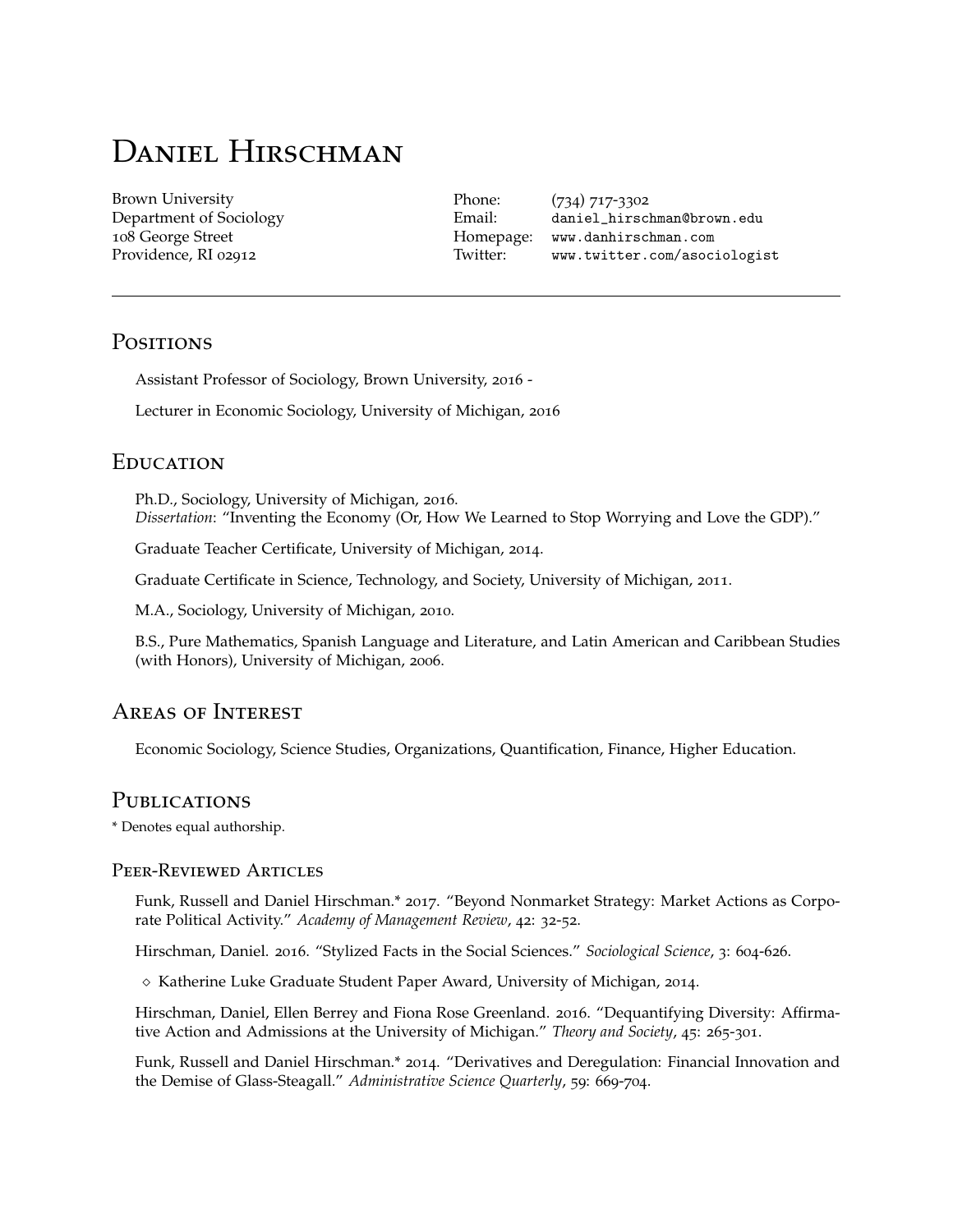- *Honorable Mention*, Katherine Luke Graduate Student Paper Award, University of Michigan, 2012.
- *Honorable Mention*, James D. Thompson Graduate Student Paper Award, Section on Organizations, Occupations and Work, American Sociological Association, 2014.

Hirschman, Daniel and Elizabeth Popp Berman.\* 2014. "Do Economists Make Policies? On the Political Effects of Economics." *Socio-Economic Review*, 12: 779-811.

Translated into Swedish as "Skapar Nationalekonomer Politik?" in *Fronesis* (2016), 54-55: 255-285.

Hirschman, Daniel and Isaac Reed.\* 2014. "On the Formation of Social Kinds: Expanding the Causal Repertoire of Sociological Research." *Sociological Theory* 32: 259-282.

Mizruchi, Mark S. and Daniel Hirschman. 2010. "The Modern Corporation as Social Construction." *Seattle University Law Review*, 33: 1065-1108.

#### Work in Progress

Hirschman, Daniel. *Unequal Knowledge: The Stylized Facts of Inequality.*

Hirschman, Daniel. "Rediscovering the 1%: Economic Expertise and Inequality Knowledge."

Hirschman, Daniel and Emily Bosk. "Standard Biases? The Use of Race in Selection Devices for Decision-Making."

Krippner, Greta and Daniel Hirschman. "Undoing Difference: Risk Classification and Gender Discrimination in Consumer Financial Markets."

#### Book Reviews

Hirschman, Daniel. 2016. Review of Paula Jarzabkowski, Rebecca Bednarek, and Paul Spee, *Making a Market for Acts of God: The Practice of Risk-Trading in the Global Reinsurance Industry* (Oxford University Press, 2015), *American Journal of Sociology*, 122:652-654.

Hirschman, Daniel. 2016. "Enough Is Not Enough." Review of Harry Frankfurt, *On Inequality* (Princeton University Press, 2015), *[Los Angeles Review of Books](https://lareviewofbooks.org/article/enough-is-not-enough-on-harry-frankfurts-on-inequality/)*.

Hirschman, Daniel. 2015. "Has Performativity Lost its Punch?" Review of Fabian Muniesa, *The Provoked Economy* (Routledge, 2014), *European Journal of Sociology*, 56:531-534.

Mitra-Kahn, Benjamin and Daniel Hirschman. 2013. "Kuznets' Lost Legacy." Review of Robert W. Fogel, Enid M. Fogel, Mark Guglielmo and Nathaniel Grotte, *Political Arithmetic: Simon Kuznets and the Empirical Tradition in Economics* (University of Chicago Press, 2013), *History of Economic Ideas*, XXI, 3:127-133.

Hirschman, Daniel. 2009. Review of Susanna Fellman, Antti Kuustera and Eero Vaara (eds.), *Historical Perspectives on Corporate Governance* (Finnish Society of Science and Letters, 2008), *Business History Review*, 84:875-877.

### GRANTS

2015. Program in Business, Entrepreneurship and Organizations, Brown University. With Ellen Berrey. \$8,000.

2013. Interdisciplinary Committee on Organizational Studies Small Grant, University of Michigan. With Greta Krippner. \$3,000.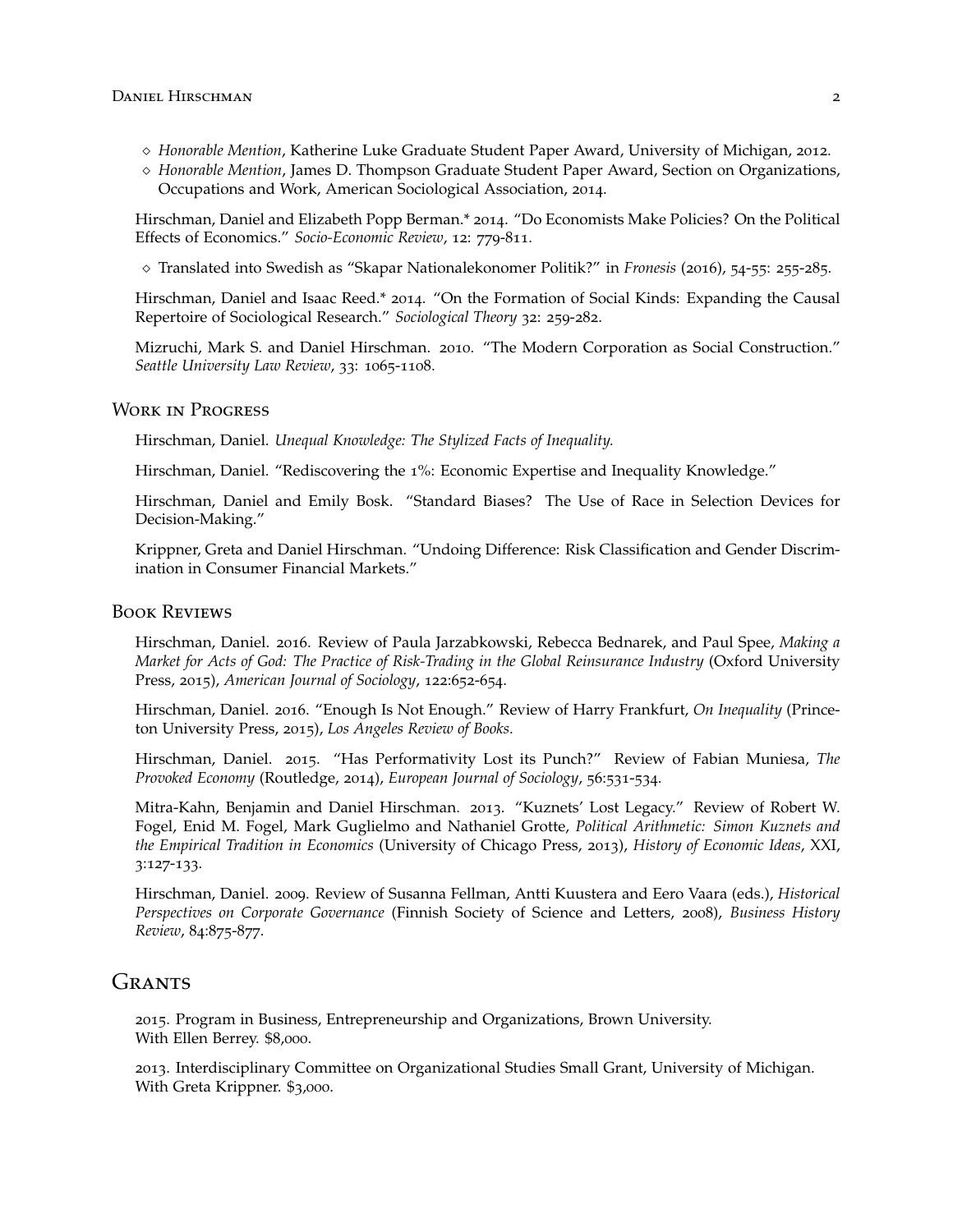- 2013. Rackham Graduate Student Research Grant, University of Michigan. \$3,000.
- 2012. Doctoral Dissertation Improvement Grant, National Science Foundation. \$10,226.
- 2012. Rackham International Research Award, University of Michigan. \$6,000.
- 2010. Rackham Graduate Student Research Grant, University of Michigan. \$1,500.

## Honors, Awards, Fellowships

2013. Rackham Predoctoral Fellowship, University of Michigan.

2013. Exceptional Graduate Student Instructor Award, Department of Sociology, University of Michigan.

2012. Outstanding Graduate Student Mentor Award, Department of Sociology, University of Michigan.

2009. Graduate Research Fellowship, National Science Foundation.

2008. Rackham Merit Fellowship, University of Michigan.

2006. Outstanding Achievement in Mathematics, University of Michigan.

# **PRESENTATIONS**

(with Emily Bosk) "Standard Biases? The Use of Race in Selection Devices for Decision-Making." Paper presented at the Brown University Center for the Study of Race and Ethnicity in America, October, 2016. Also presented at the Annual Conference for the Society for Social Work and Research, New Orleans, January, 2017, and the Annual Meeting of the Eastern Sociological Society, Philadelphia, February 2017.

"Rediscovering the 1%: Economic Expertise and the Power of Stylized Facts." Paper presented at the Yale Center for Research on Inequalities and the Life Course, November 2016. Also presented at the MIT-Harvard Economic Sociology Seminar, November 2016.

"Managing the Economy in Real Time." Paper presented at the Annual Meeting of the Social Science History Association, Baltimore, MD, November, 2015.

(with Emily Bosk) "Summary Decisions: Selection Devices and the Quantification of Race." Paper presented at the Science, Knowledge, and Technology 25th Anniversary Conference, Chicago, August, 2015.

(with Greta Krippner) "Undoing Difference: Risk Classification and Gender Discrimination in Consumer Financial Markets." Paper presented at the Annual Meeting of the American Sociological Association, San Francisco, August, 2014. Also presented at the Annual Meeting of the Social Science History Association, Toronto, November, 2014.

"Do Economists Make Policies?" Paper presented at the Center for the History of Political Economy, Duke University, April, 2014.

"Inventing the Economy (Or, How We Learned to Stop Worrying and Love the GDP)." Paper presented at the Annual Meeting of the Social Science History Association, Chicago, November 2013. Also presented at the University of Waterloo, Ontario, September 2013.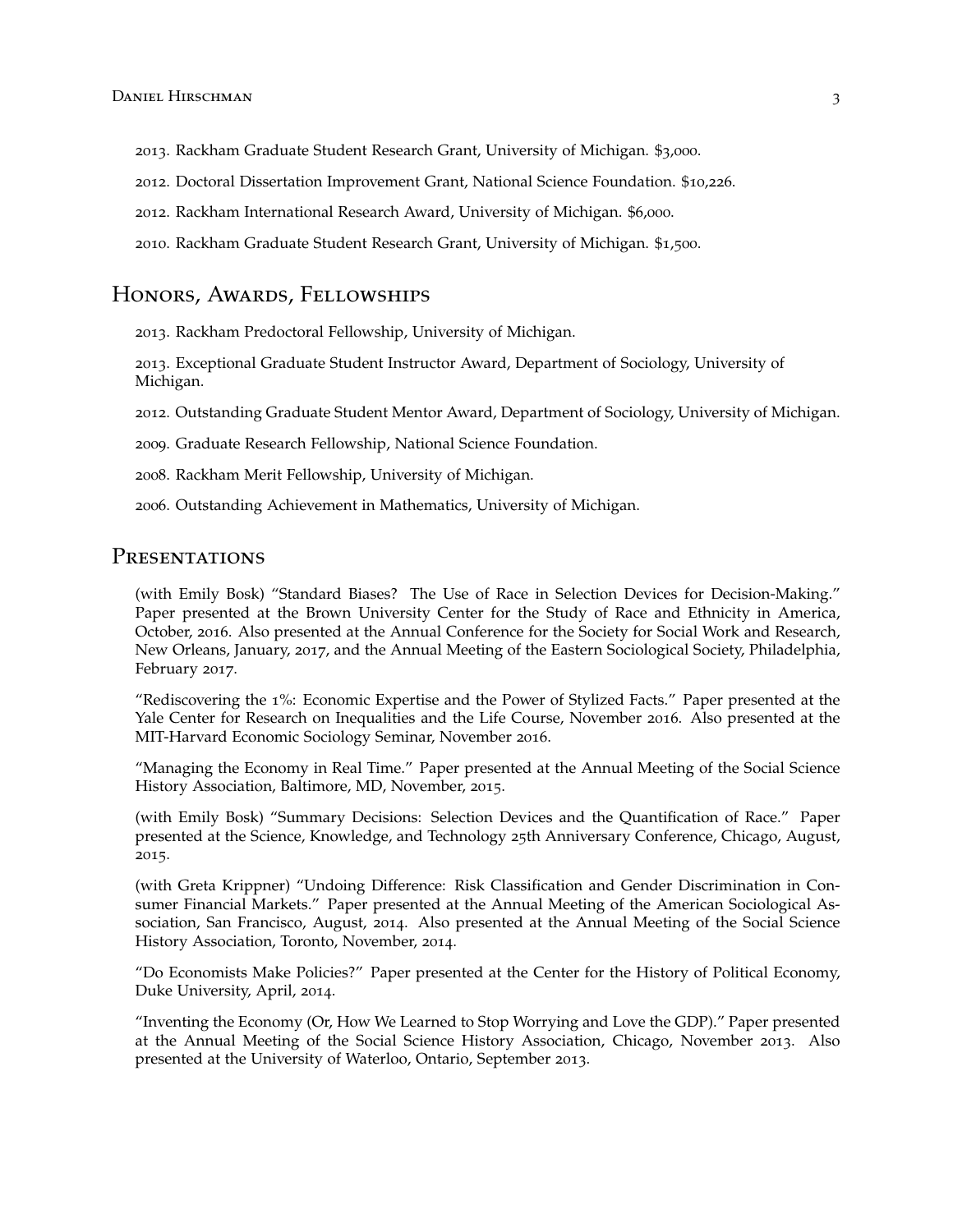"Stylized Facts in the Social Sciences." Paper presented at the Junior Theorists Symposium, New York City, August 2013.

(with Isaac Reed) "On the Formation of Social Kinds: Expanding the Causal Repertoire of Sociological Research." Paper presented at the Mini-Conference on Cultural Comparison at the Annual Meeting of the Eastern Sociological Society, Boston, March, 2013.

"An Economy Free of Inequality: How Economics Rediscovered Income Distribution." Paper presented at the Annual Meeting of the Social Science History Association, Vancouver, November 2012. Also presented at the Annual Meeting of the Society for the Advancement of Socio-Economics, Milan, June 2013, and the Annual Meeting of the American Sociological Association, New York, August 2013.

(with Ellen Berrey and Fiona Rose Greenland) "Dequantifying Diversity: Affirmative Action in Admissions at the University of Michigan." Paper presented at the Annual Meeting of the Society for Social Studies of Science, Cleveland, November 2011. Also presented at the Annual Meeting of the American Sociological Association, Denver, August 2012.

"Economy  $\in$  Society, Economy  $\cap$  Politics  $\rightarrow \emptyset$ : Karl Polanyi, Embeddedness and the Performativity of Economics." Paper presented at the Annual Meeting of the American Sociological Association, Las Vegas, August 2011.

(with Russell Funk) "Endogenous Legal Change: How Organizations Re-Shaped Glass-Steagall." Paper presented at the Annual Meeting of the Society for the Advancement of Socio-Economics, Madrid, June 2011. Also presented at the Annual Meeting of the American Sociological Association, Las Vegas, August 2011.

"Markets as Technologies: Market Epistemology and the Exclusion of Housework from National Income Statistics." Paper presented at the Annual Meeting of the American Sociological Association, Atlanta, August 2010.

"The Emergence of the Macroeconomy (Or, How We Learned to Stop Worrying and Love the GDP)." Paper presented at the Annual Meeting of the American Sociological Association, San Francisco, August 2009.

(with Kelan Steel Lowney) "On the Discursive Construction of New Objects: The Birth of the Macroeconomy in the 1930s." Paper presented at "Objects of Knowledge, Objects of Exchange" Conference at Harvard University, April 2009.

## Teaching

*Brown University*

2017. Sociology 1315: Macro-Organizational Theory.

2017. Sociology 1872: Sociology of FIRE (Finance, Insurance, & Real Estate).

2016. Sociology 1311: Micro-Organizational Theory.

2016. Sociology 2040: Classical Sociological Theory.